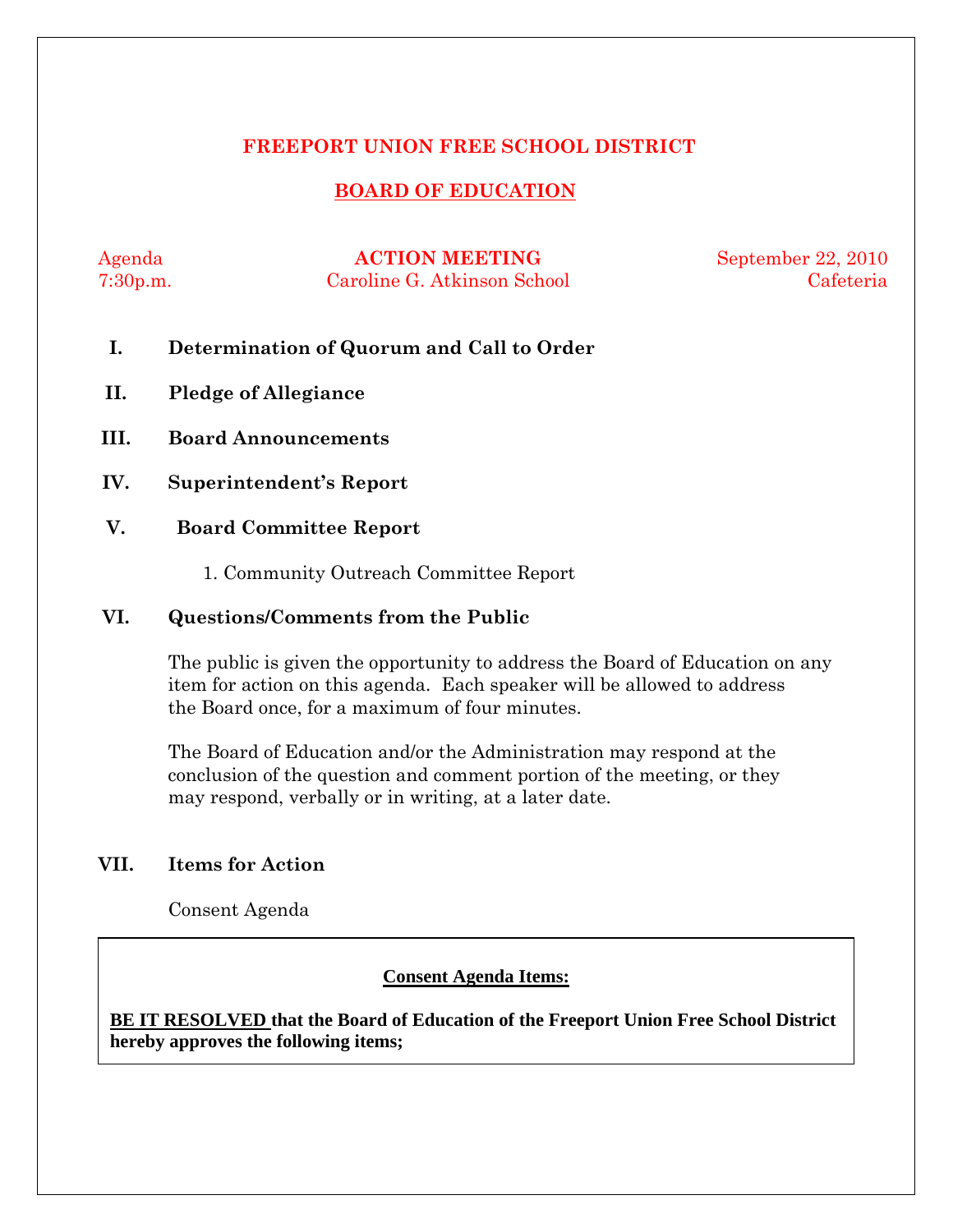# **Consent Approve**

|       | A.             | Acceptance of the Minutes of the Board of Education                                                                                                                                            | TAB <sub>1</sub>                                                                                 |
|-------|----------------|------------------------------------------------------------------------------------------------------------------------------------------------------------------------------------------------|--------------------------------------------------------------------------------------------------|
|       | <b>B.</b>      | <b>Personnel Actions</b>                                                                                                                                                                       |                                                                                                  |
|       |                | 1. Change of Status<br>2. Resignation of Staff<br>Appointment of Staff - Temporary<br>3<br>4. Appointment of Staff Administrative-Temporary<br>5. Appointment of Staff Teaching Assistant      | TAB <sub>2</sub><br>TAB <sub>3</sub><br>TAB <sub>4</sub><br>TAB <sub>5</sub><br>TAB <sub>6</sub> |
|       | $\mathbf{C}$ . | Education<br>1. Acceptance of the Minutes from the Committees on<br>Special Education and Preschool Education                                                                                  | TAB <sub>7</sub>                                                                                 |
| VIII. |                | <b>Other Items for Action</b>                                                                                                                                                                  |                                                                                                  |
|       | A.             | Personnel<br>1. Retirement of Staff<br>2. Granting of Tenure                                                                                                                                   | TAB <sub>8</sub><br>TAB <sub>9</sub>                                                             |
|       | В.             | <b>Education</b><br>1. Disposal of Books                                                                                                                                                       | <b>TAB 10</b>                                                                                    |
| IX.   | A.             | Finance<br>Resolution for Approval of Capital Improvements and<br>1.<br>Type II Actions                                                                                                        | <b>TAB 11</b>                                                                                    |
| X.    | A.             | <b>Other Reports to the Board</b>                                                                                                                                                              |                                                                                                  |
|       |                | 1. Treasurer's Report - July, 2010<br>2. Atkinson School Book Store Report – July, 2010                                                                                                        | <b>TAB 12</b>                                                                                    |
| XI.   |                | <b>Questions/Comments from the Public on Other Topics</b>                                                                                                                                      |                                                                                                  |
|       |                | At this time, the public is given the opportunity to address the<br>Board of Education on any topic. Each speaker will be allowed<br>to address the Board once, for a maximum of four minutes. |                                                                                                  |
|       |                | The Board of Education and/or the Administration may respond<br>at the conclusion of the question and comment portion of the<br>meeting, or they may respond, in writing, at a later date.     |                                                                                                  |